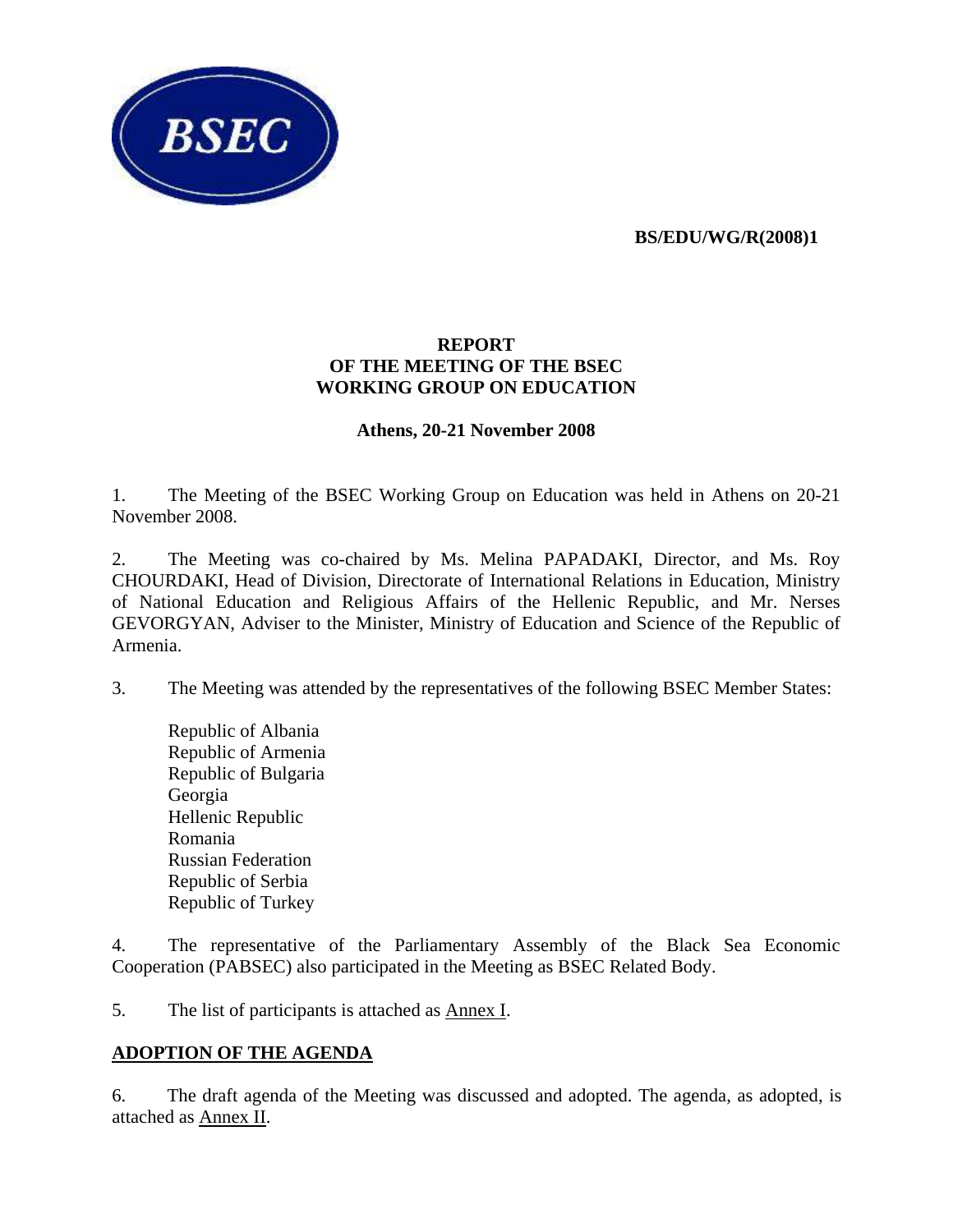# **STATE OF AFFAIRS RELATIVE TO THE IMPLEMENTATION OF THE TWO-YEAR PLAN OF ACTION OF BSEC COOPERATION IN THE FIELD OF EDUCATION (2006-2008) AND OF THE JOINT ATHENS DECLARATION OF THE MINISTERS RESPONSIBLE FOR EDUCATION (2005):**

## **a) Follow-up on cooperation in development of national frameworks of qualifications with aim to secure compatibility of the educational systems in the BSEC region;**

7. The representative of the Republic of Turkey, following the commitment taken at previous Meeting of the Working Group, informed on the preparations of the Conference "Cooperation in the development of national frameworks of qualification with the aim to achieve better compatibility of the educational systems in the BSEC region", to be held in Turkey on May or September 2009.

8. The revised program and scope of the Conference have been communicated by Turkish Side to Member States, through PERMIS, on 6 October 2008, although with no due feedback (names of participants and speakers).

9. The Working Group instructed the PERMIS to disseminate again the Note Verbal of the Ministry of Foreign Affairs of the Republic of Turkey with regard to the Conference, thus reminding the Member States to nominate their participants.

10. The participants stressed the importance of the issue for the activities of the Working Group and took a pledge to promptly communicate to the organizer and host the requested details.

11. Furthermore, the delegation of Romania suggested the Republic of Turkey to invite the representative of the Council of Europe (CoE) to the Conference to secure the proper information on the latest development with regard to the Bologna Process.

12. The representative of the Hellenic Republic suggested May as more suitable for holding the Conference and asked the Turkish Side to investigate possibilities.

## **b) Follow-up on creation of a network and a web-site (portal);**

13. The representative of the Hellenic Republic made the presentation "Portal for Education in the BSEC", which is attached as Annex III.

14. The participants exchanged views on the creation of a network, website and on the front page and the content of the Portal and decided to communicate references of contact persons from the respective Ministries through the PERMIS to the Country-Coordinator not later than 15 December 2008.

15. Furthermore, the representative of Georgia informed that it has nominated Mr. Berika SHUKAKIDZE, Head of Analytical Department of the Ministry of Education and Science, as the contact person to the above mentioned Portal.

# **c) Follow-up on investigation of the possibility of elaborating joint programs and promoting scientific research between Universities and Institutions of Higher**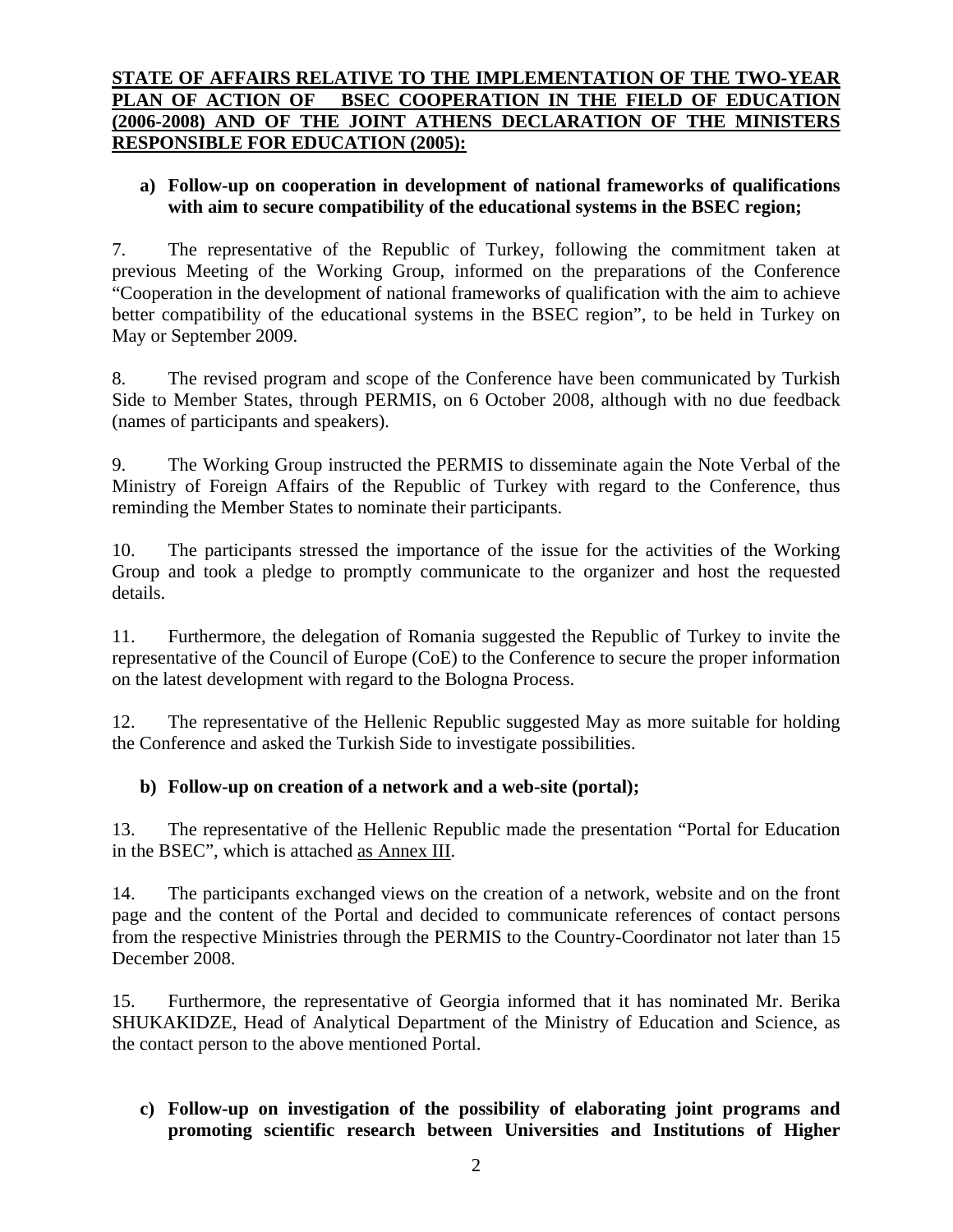## **Education with emphasis on social learning in accordance with the laws and regulations existing in each country (Lifelong Learning through developing training programs at High and Higher Education level, etc);**

16. The representative of the Republic of Albania informed on bilateral cooperation in education that it has with some BSEC Member States.

17. The representative of the Republic of Bulgaria informed on the activities and on the cooperation of the Technical University of Sofia and Agricultural University of Plovdiv with analog partners of the BSEC Countries.

18. The representative of Georgia informed on the willingness of its Country to organize and fund joint programs in Higher Education among the BSEC Member States and requested the interest parties to address the Georgian Ministry of Education and Science.

## **d) Elaboration on the topic "Providing better transparency of qualifications from Vocational and Educational Training (VET) in the BSEC Member States";**

19. The representative of the Republic of Turkey informed on revised national regulations on providing better transparency of qualifications from Vocational and Educational Training (VET) in Turkey and suggested further cooperation and experience sharing.

# **e) Exchange of information and practical cooperation with other BSEC Working Groups in related spheres of activity with aim to provide better coordination and to create new synergies for the implementation of the Action Plan;**

20. The Country-Coordinator informed the participants on the deliberation it had with the Country-Coordinator of the Working Group on Culture and expressed the view that there are no co-related topics deemed proper to be dealt together.

21. The delegation of the Hellenic Republic also informed that it will contact the representative of the Country-Coordinator of the Working Group on Cooperation in Science and Technology and provide the information on the outcome.

## **f) Follow-up discussion on the project of the Council of Europe considering teaching and inter-cultural dialogue in the Black Sea region.**

22. The Country-Coordinator informed on the projects of the Council of Europe, which might be relevant to the BSEC WG on Education, and proposed investigating about signing of a Memorandum of Understanding.

23. The Working Group agreed to give a mandate to the Country-Coordinator to investigate on the issue.

24. The Working Group took note of the project of the Council of Europe "The Living Library"*,* as presented by the BSEC PERMIS Executive Manager, and decided to entrust the BSEC PERMIS to find out on the modalities and ways of realization.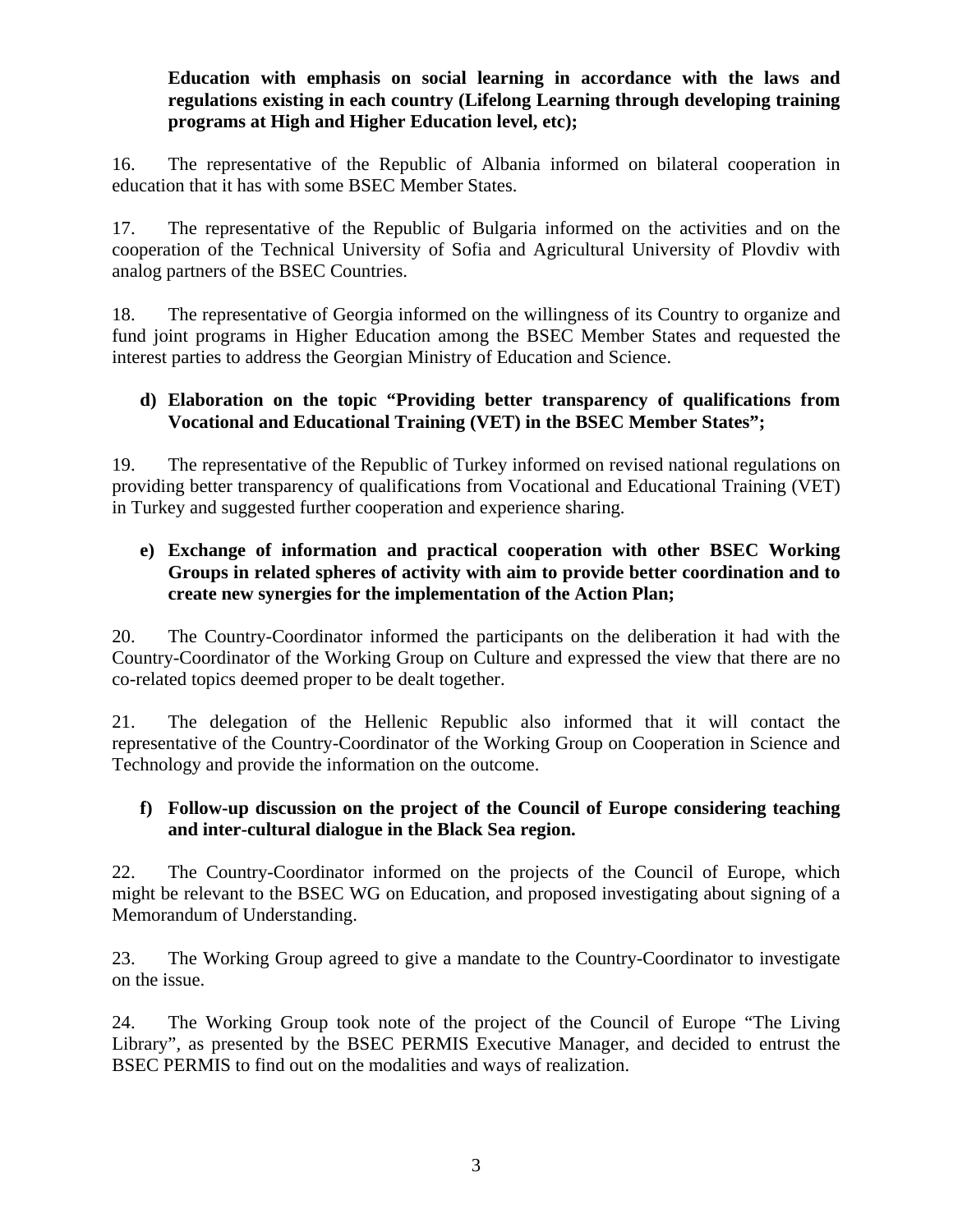#### **NEW ACTION PLAN (2008-2010)**

25. The Country-Coordinator presented the Draft Action Plan (1 November 2008 – 31 October 2010).

26. The Draft Action Plan was discussed, amended and adopted. The Action Plan, as adopted, is attached as Annex IV.

#### **PRESENTATION AND CONSIDERATION OF PDF AND REGIONAL PROJECTS IN THE FIELD OF EDUCATION AMONG BSEC MEMBER STATES**

27. The Working Group took note of the information by the BSEC PERMIS Executive Manager on the new regulation of the BSEC Project Development Fund (PDF) according which the priorities project areas need to be defined. He provided information on the establishment of the Hellenic Development Fund (HDF) and in this respect deliberated on opportunities it provides for funding BSEC projects.

28. The participants proposed that concrete assignments for those projects which could be submitted to PDF, HDF and international organizations and institutions (UNESCO, Council of Europe, European Commission) for consideration and eventual financial support should be determined at subsequent stages of co-operation, upon evaluating the priorities.

# **USE OF INFORMATION AND COMMUNICATION TECHNOLOGIES (ICT) IN EDUCATION:**

# **a) Pilot Project on ICT (Turkey) – Follow-up;**

29. For detailed information on the issue, see paragraphs 7-12.

## **b) ICT and WG Terms of Reference.**

30. Following the outcome of discussions at the Meeting of Undersecretaries and Chief of Executives of the BSEC Ministries of Education (Istanbul, August 2007) and the suggestions of the Undersecretaries to include the agenda item (Use of ICT in Education) for discussion and appropriate actions of the Working Group, the participants decided to amend the Terms of Reference.

## **IMPLEMENTATION OF THE RESOLUTIONS, DECISIONS, AND RECOMMENDATIONS OF THE COUNCIL OF MINISTERS AND FOLLOW-UP OF THE DECLARATIONS AND JOINT STATEMENTS ADOPTED BY THE MINISTERS RESPONSIBLE FOR EDUCATION (JOINT ATHENS DECLARATION OF THE MINISTERS RESPONSIBLE FOR EDUCATION OF THE BSEC MEMBER STATES, ATHENS 2005)**

31. Upon clarifications by the BSEC PERMIS Executive Manager relative to the "Implementation of the Resolution of the Council and the follow–up of the Declaration of Ministers Responsible for Education (2005)", the participants decided to secure a checking mechanism on taking commitments deriving from Ministerial Resolution and Action Plan provisions.